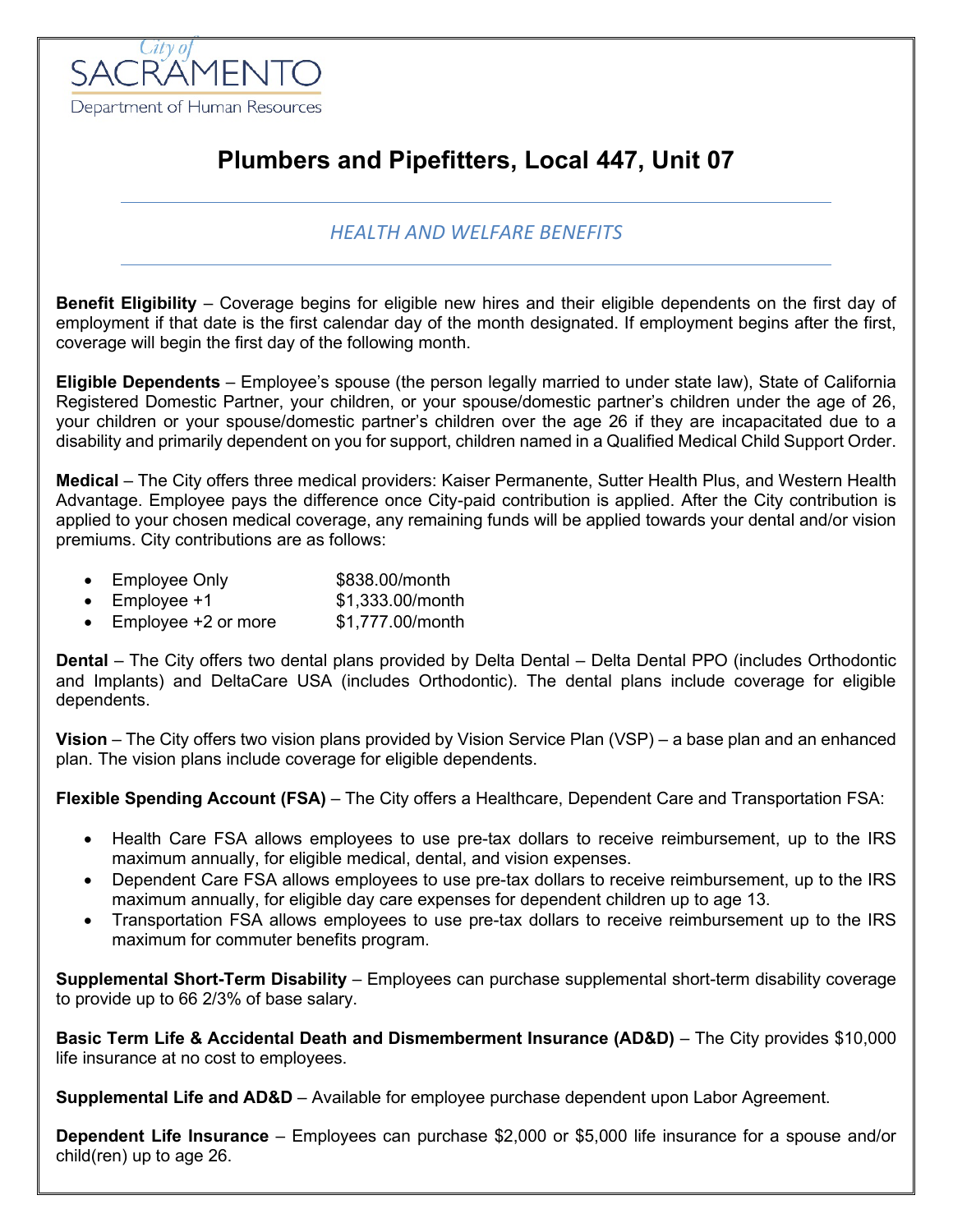**Workers' Compensation** – Employees are covered by the City's self-insured workers' compensation program.

**Aflac Insurance** – Employees can purchase Accident, Hospital Indemnity, or Critical Illness policies at the City's group rates.

**LegalShield & Identity Theft Protection** – Employees can purchase membership and have access to 24/7 expert legal advice, assistance on legal matters.

**Liberty Mutual Home and Car Insurance** – Employees are offered exclusive group savings and competitive rates.

## *RETIREMENT AND DEFERRED COMPENSATION*

**California Public Employees' Retirement System** – The City contracts with the California Public Employees Retirement System (PERS): 2% @ 55 retirement formula for Classic PERS members and 2% @ 62 retirement formula for new enrollees to PERS. For more specific information, refer to the [City's Labor Agreement](http://www.cityofsacramento.org/HR/Divisions/Labor-Relations/Labor-Agreements) for your Unit.

**Social Security and Medicare** – Both the City and the employee contribute 6.2% into Social Security and 1.45% into Medicare.

**Retiree Health Savings Account (RHSA)** - Employees shall contribute ten dollars (\$10) per pay period into an individual RHSA account.

**Deferred Compensation Plan** – Enrollment in the City sponsored 457 Deferred Compensation Plan administered by Nationwide is voluntary. Contributions and earnings are tax deferred. Employees may enroll or change contributions once a month per IRS regulations. Employees can defer up to the annual amount fixed by the IRS. To allow for flexibility, the plan has loan and hardship withdrawal provisions. The City does not match employee contributions.

## *WORK/LIFE PROGRAMS*

**Employee Assistance Program (EAP)** – EAP is a confidential service available to employees and their family, and is a program designed to help with emotional health issues and everyday challenges. Administered by Mental Health Network, EAP is easy to use and paid for by the City. EAP member services provide a wealth of resources that can help employees lead a healthy, happy, and well-balanced life – including emotional health, wellness, and work and life services for employees and their covered dependents. Employees and each of their family members are eligible for five (5) in-person sessions or telephonic consultations, per issue, per calendar year.

**Transportation** – The City encourages the use of public transportation. Full-time City employees who use Sacramento Regional Transit are eligible to receive eighty percent (80%) City-paid monthly bus passes. Parttime City employees are eligible to receive fifty percent (50%) City-paid monthly bus passes. If using other transportation modes such as Amtrak, the City will reimburse eligible full-time employees eighty percent (80%) of the costs up to a maximum of \$120.00 per month and eligible part-time employees may be reimbursed fifty percent (50%) of the costs up to a maximum of \$120.00 per month.

**Holidays** – The City observes 13 official holidays and 2 floating holidays.